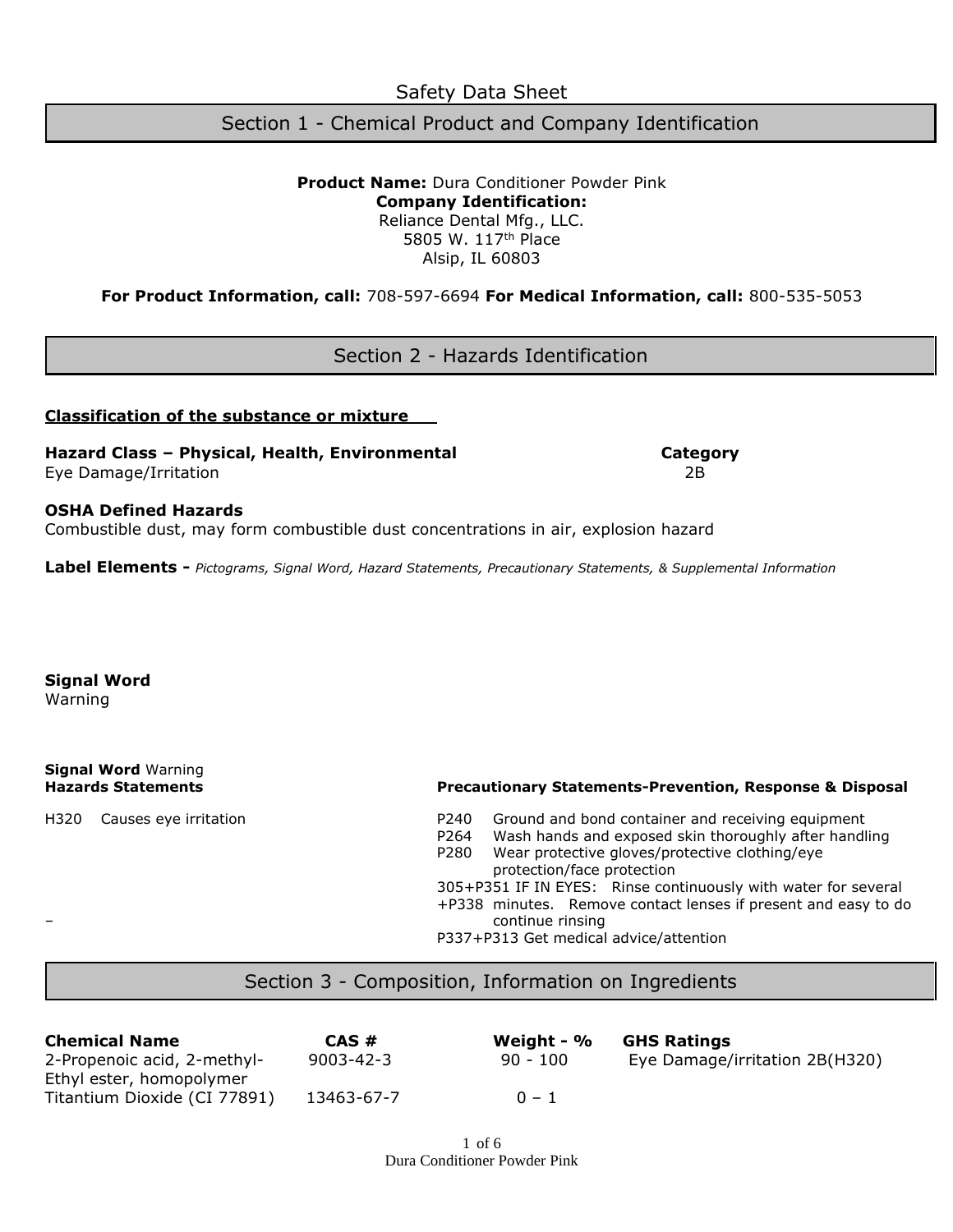| Section 4 - First Aid Measures           |  |                                                                                                                                                                                                                                                                                                                                                                                                          |  |
|------------------------------------------|--|----------------------------------------------------------------------------------------------------------------------------------------------------------------------------------------------------------------------------------------------------------------------------------------------------------------------------------------------------------------------------------------------------------|--|
|                                          |  |                                                                                                                                                                                                                                                                                                                                                                                                          |  |
| <b>General advice</b>                    |  | Provide the SDS to medical personnel for treatment.                                                                                                                                                                                                                                                                                                                                                      |  |
| Inhalation:                              |  | Remove victim to fresh air. Seek immediate medical attention.                                                                                                                                                                                                                                                                                                                                            |  |
| <b>Eye Contact:</b>                      |  | If product gets in the eyes, flush with lukewarm water for at least 15 minutes. If<br>irritation occurs, contact a physician.                                                                                                                                                                                                                                                                            |  |
| <b>Skin Contact:</b>                     |  | Rinse thoroughly with lukewarm water, followed by a thorough washing of the<br>affected area with soap and water. If irritation, redness or swelling persists,<br>contact a physician immediately.                                                                                                                                                                                                       |  |
| <b>Clothing:</b>                         |  | Remove contaminated clothing, wash thoroughly before reuse.                                                                                                                                                                                                                                                                                                                                              |  |
| <b>Ingestion:</b>                        |  | If ingested, do not induce vomiting. If product has been swallowed, drink plenty<br>of water or milk IMMEDIATELY. If the patient is vomiting, continue to offer water<br>or milk. Never give anything by mouth to an unconscious person. Provide an<br>estimate of the time at which the material was ingested and the amount of the<br>substance that was swallowed. Get medical attention immediately. |  |
|                                          |  | Section 5 - Fire Fighting Measures                                                                                                                                                                                                                                                                                                                                                                       |  |
| <b>Suitable Extinguishing Media:</b>     |  | Water, Chemical (alcohol-resistant) foam, dry chemical, or carbon<br>dioxide.                                                                                                                                                                                                                                                                                                                            |  |
| <b>Unsuitable Extinguishing Media:</b>   |  | Water may not be effective in extinguishing this fire.                                                                                                                                                                                                                                                                                                                                                   |  |
|                                          |  | Specific Hazards Arising from the Chemical: Polymers are combustible dusts, care should be taken to<br>avoid creating explosive concentrations in the air. Follow<br>grounding and bonding procedures.                                                                                                                                                                                                   |  |
| <b>Special Fire Fighting Procedures:</b> |  | Avoid extinguishing methods, which may generate dust clouds.<br>Water stream can disperse dust into air producing a fire hazard and<br>possible explosion hazard if exposed to ignition source. Firefighters<br>should wear self-contained breathing apparatus.                                                                                                                                          |  |
|                                          |  | <b>Protective Equipment and Precautions for Firefighters:</b> Polymer dust is combustible. The explosive<br>limits of the polymer particles suspended in air are approximately<br>those of coal dust. Polymers are sensitive to static discharge, follow<br>grounding and bounding procedures.  Polymers are not sensitive to<br>mechanical impacts.                                                     |  |

Section 6 - Accidental Release Measures

# **Personal Precautions, Protective Equipment and Emergency Procedures**

| <b>Personal Precautions</b> | Before cleaning any spill or leak, individuals must wear appropriate  |
|-----------------------------|-----------------------------------------------------------------------|
|                             | Personal Protective Equipment that is specified in section 8.<br>Keep |
|                             | airborne particulates at a minimum when cleaning up spills. Deny      |
|                             | entry to all unprotected individuals. Remove any contaminated         |
|                             | clothing and wash thoroughly before reuse.                            |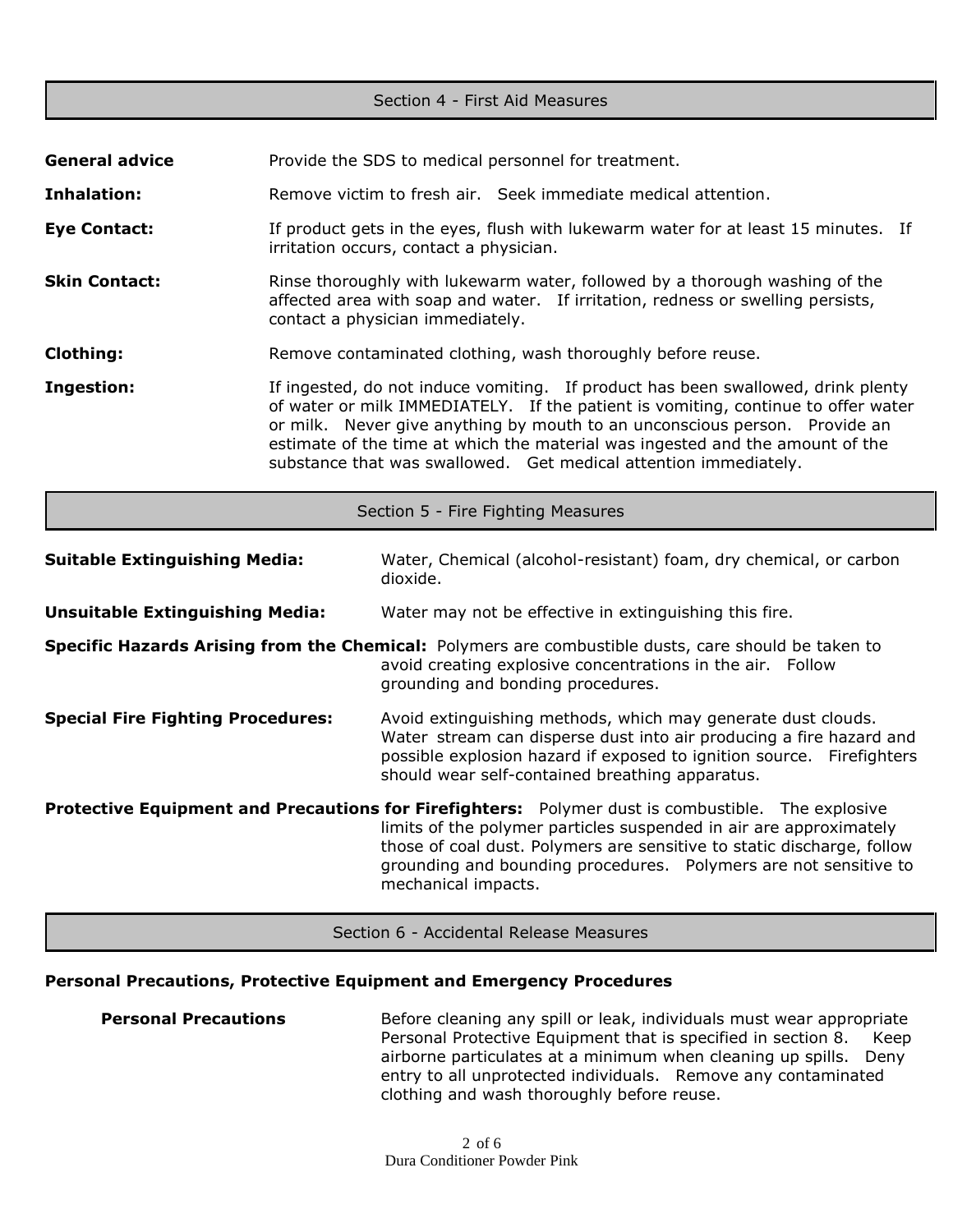| <b>Evironmental Precautions</b> | Extinguish all ignition sources. Keep spills and cleaning runoffs out<br>of municipal sewers and open bodies of water. US regulations<br>(CERCLA) require reporting spills and releases to soil, water and air |
|---------------------------------|----------------------------------------------------------------------------------------------------------------------------------------------------------------------------------------------------------------|
|                                 | in excess of reportable quantities. The toll free number for the US                                                                                                                                            |
|                                 | Coast Guard National Response Center is (800)424-8802.                                                                                                                                                         |

### **Methods and Material for Containment and Cleaning Up**

**Methods for Containment** Prevent further leakage or spillage if safe to do so. Dike and contain spill with inert material (e.g. sand or earth). May contaminate water supply. **Methods for Cleaning Up** Maximize ventilation (open doors and windows) and secure all sources of ignition. Use good, local ventilation with a minimum capture velocity of 100 ft/min (30 m/min) at point of product release. Place into appropriate closed container(s) for disposal in accordance with local, state and federal regulations. Wash all affected areas with plenty of warm water and soap. Not a RCRA Hazardous waste.

Section 7 - Handling and Storage

**PRECAUTIONS FOR HANDLING Advice on Safe handling:** Use in well ventilated areas. Avoid contact with skin, eyes and clothing. Avoid breathing dust. Use good personal hygiene and housekeeping. Avoid prolonged contact with the product. Use in a well-ventilated location (e.g., local exhaust ventilation, fans). After use, wash hands and exposed skin with soap and water. Do not eat, drink or smoke while handling product.

# **Conditions for Sate Storage, Including any Incompatibilities Storage conditions:** Store containers in a cool, dry location, away from direct sunlight, heat, sparks, flame, other light sources, or sources of intense heat. The temperature should remain at or under 72°F (22°C) at all times. Storing above recommended temperature will cause product performance issues. Store in accordance with National Fire Protection Association recommendations. Observe all label precautions until the container is cleaned, reconditioned or destroyed.

**Incompatible Materials:** Strong oxidizers, strong oxidizing agents

Section 8 - Exposure Controls, Personal Protection

| <b>Chemical Name/CAS No.</b><br>2-Propenoic acid, 2-methyl-<br>Ethyl ester, homopolymer<br>$9003 - 42 - 3$ | <b>OSHA Exposure Limits</b> | <b>ACGIH Exposure Limits</b> | <b>Other Exposure Limits</b> |
|------------------------------------------------------------------------------------------------------------|-----------------------------|------------------------------|------------------------------|
| Titanium Dioxide (CI 77891)<br>13463-67-7                                                                  | 15 mg/m3 TWA (total dust)   | 10 mg/m3 $TWA$               |                              |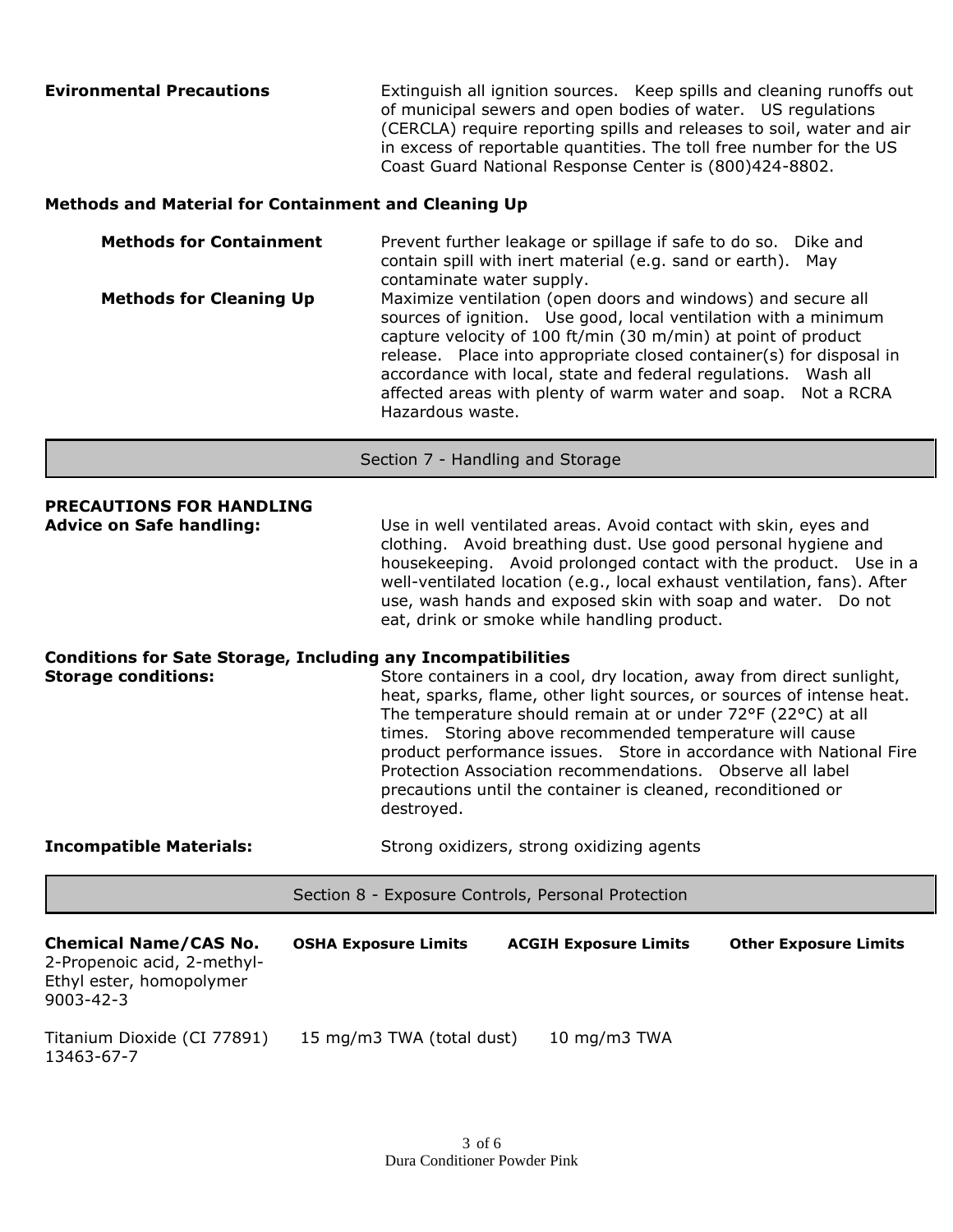| <b>Engineering Controls</b>                 | Use local explosion-proof ventilation that is adequate to keep<br>employee exposure to airborne concentrations below exposure<br>limits. Please refer to the ACGIH document, Industrial Ventilation,<br>A Manual of Recommended Practices, most recent edition, for<br>details. |
|---------------------------------------------|---------------------------------------------------------------------------------------------------------------------------------------------------------------------------------------------------------------------------------------------------------------------------------|
| <b>Personnel Protective Equipment (PPE)</b> |                                                                                                                                                                                                                                                                                 |

| <b>Respiratory Protection</b> | A respirator should be worn whenever workplace conditions warrant<br>use of a respirator. If dust conditions are present, a N95 respirator<br>dust mask is required. None required if airborne concentrations<br>maintained below any exposure limit that may be listed<br>are<br>above. If necessary, use only respiratory protection authorized per<br>U.S. OSHA's requirement in 29 CFR §1910.134 or other appropriate<br>governing standard. |
|-------------------------------|--------------------------------------------------------------------------------------------------------------------------------------------------------------------------------------------------------------------------------------------------------------------------------------------------------------------------------------------------------------------------------------------------------------------------------------------------|
| <b>Eye/Face Protection</b>    | Wear safety glasses, chemical goggles when splashing is possible,<br>when dealing with this materials. If necessary, refer to 29 CFR<br>§1910.133, or other appropriate governing standard. Ensure that                                                                                                                                                                                                                                          |

exposure to eyes. **Skin and Body Protection Complete suit protecting against chemicals, the type of protective** equipment must be selected according to the concentration and amount of the dangerous substance at the specific workplace. Handle with gloves. Gloves must be inspected prior to use. Use proper glove removal technique (without touching glove's outer surface) to avoid skin contact with this product. Dispose of contaminated gloves after use in accordance with applicable laws and good laboratory practices. Wash and dry hands.

# **Full Contact: Splash Contact:** Material: Nitrile rubber Material: Nitrile rubber Minimum Layer thickness: 0.4 mm Minimum Layer thickness: 0.11 mm Break through time: 480 min. Break through time: 120 min.

**General Hygiene Considerations** Handle in accordance with good industrial hygiene and safety practice. Wash thoroughly after handling. An eyewash station and a safety shower are recommended. Food, beverages, and tobacco products should not be carried, stored or consumed where this material is in use. Wash hands thoroughly before eating, drinking, or smoking.

an eyewash station, sink or washbasin is available in case of

## Section 9 - Physical and Chemical Properties

| <b>APPEARANCE:</b>                    | Fine  |
|---------------------------------------|-------|
| ODOR:                                 | Faint |
| <b>FLASH POINT:</b>                   | 5779  |
| <b>FLAMMABLE LIMIT (AIR VOLUME %)</b> | $0\%$ |
| <b>AUTOIGNITION TEMPERATURE:</b>      | N/A   |
| <b>EVAPORATION RATE</b>               | No d  |
| <b>BOILING RANGE (LOW-HIGH)</b>       | N/A   |
| <b>SPECIFIC GRAVITY:</b>              | 0.00  |

Fine pink powder. Faint odor in bulk. **FLASH POINT:** 577°F, 303°C No data available.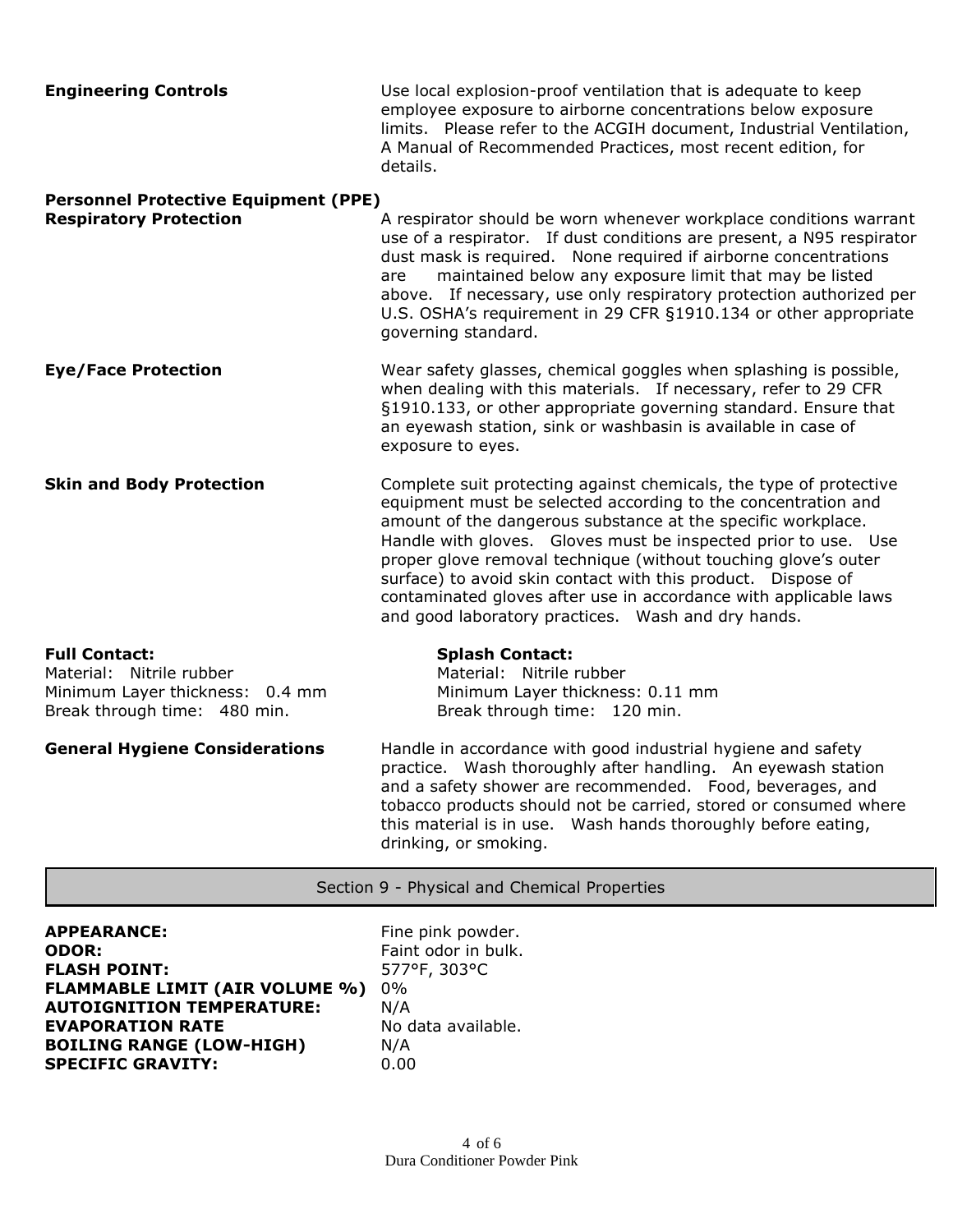### Section 10 - Stability and Reactivity

# **MATERIAL STABILITY:** Stable **INCOMPATIBILITY (MATERIALS TO AVOID):** Strong oxidiziers **POSSIBILITY OF HAZARDOUS REACTI0NS:** Hazardous polymerization will not occur.

**HAZARDOUS DECOMPOSITION PRODUCTS:** Methacrylate Monomer and Oxides of Carbon when burned.

Section 11 - Toxicological Information

### **MIXTURE TOXICITY**

**Component Toxicity**

**Routes of Exposure:** Inhalation, Eye Contact and Ingestion

**Target Organs:** Eyes, Lungs, Respiratory System

### **Effects of Overexposure:**

Inhalation: Overexposure by inhalation of titanium dioxide may include mild and temporary upper respiratory irritation with cough and shortness of breath. Skin Contact: No data found. Eye Contact: No data found.

Ingestion: No data found.

### **Product Components Listed as Carcinogenic**

| <b>CAS Number</b> | <b>Description</b>          | %Weight          | <b>Carcinogen Rating</b>                        |
|-------------------|-----------------------------|------------------|-------------------------------------------------|
| 13463-67-7        | Titanium Dioxide (CI 77891) | $0.1$ to $1.0\%$ | Titanium Dioxide (CI 77891:                     |
|                   |                             |                  | NIOSH: Potential occupational<br>carcinogen     |
|                   |                             |                  | IARC: Possible human carcinogen<br>OSHA: Listed |

Section 12 - Ecological Information

### **Component Ecotoxicity**

Section 13 - Disposal Considerations

# **WASTE DISPOSAL METHOD**

**Disposal of Wastes:** Dispose of properly in accordance with Federal, State, and Local regulations. It is the responsibility of the generator to determine at the time of disposal whether the product meets the criteria of a hazardous waste. Comply with all applicable federal, state and local regulations. Waste disposal options include landfilling solids at permitted sites. Incinerate in a chemical incinerator equipped with an afterburner and scrubber. Use registered transporters.

**Contaminated Packaging:** Reuse of empty drums or containers is not recommended. Employees should be advised of the potential hazards, due to residual flammable material, associated with empty containers. Dispose of all empty containers properly, in accordance with Federal, State and Local regulations.